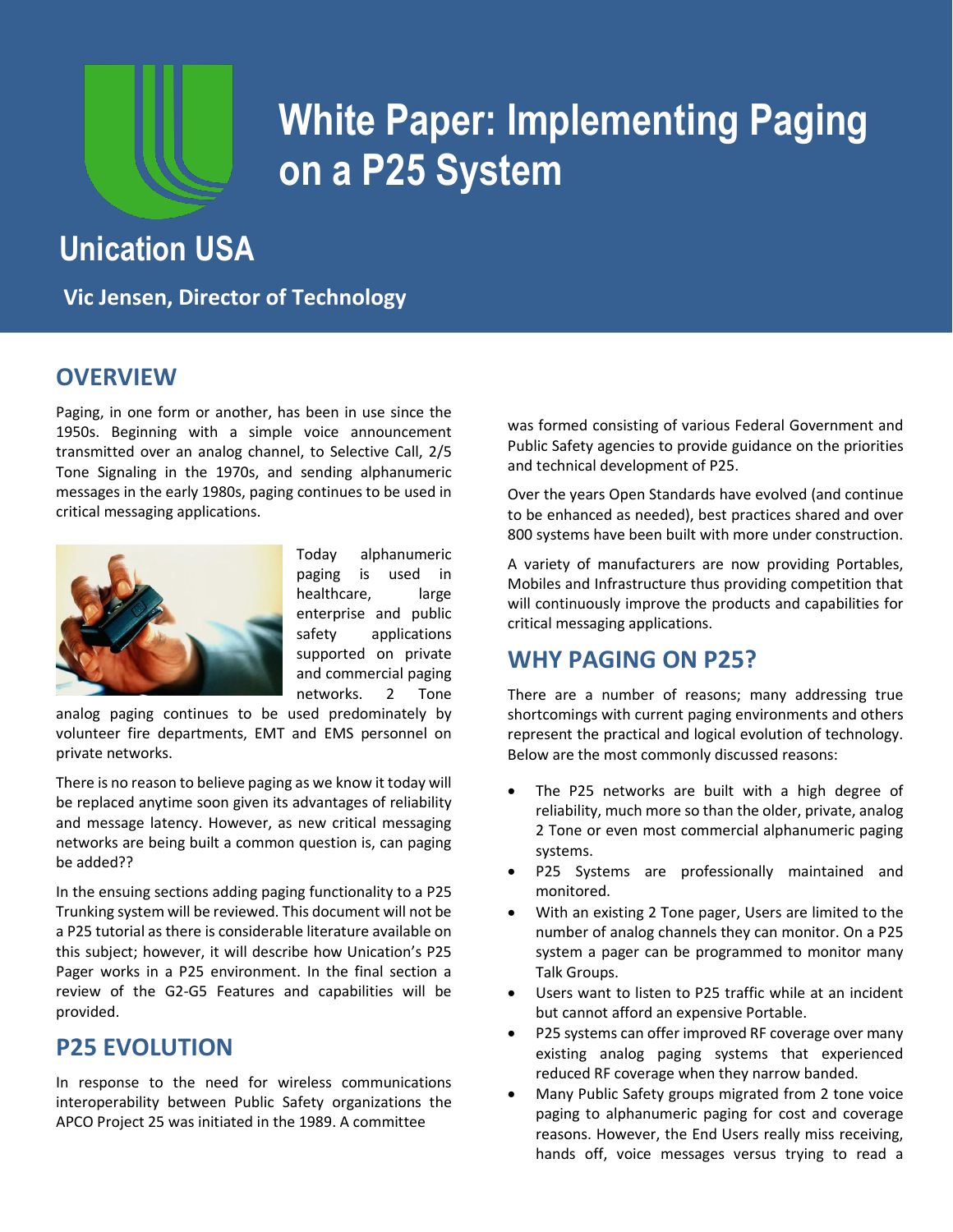

message on the small display of an alphanumeric pager. Paging on a P25 System will bring back voice paging.

- The cost of migrating to P25 paging has an excellent return on investment when one considers the savings related to not maintaining, not building out current system for improved coverage or for not building a replacement 2 Tone analog paging system.
- In Appendix 1 such a cost / trade-off analysis performed by Grand Traverse, Michigan is provided.
- P25 is where the money is going and from this new products and services will follow.

# **WHAT IS PAGING ON P25?**



There are many reasons to want paging on P25, but is there a common understanding of what a P25 pager is and can do? Well, depends on who you ask.

For the First Responders, they want a P25 pager to behave like their current 2 Tone pagers. For the Dispatcher, they do not want to change their current dispatching process to accommodate a P25 pager. For the System Administrator, since there will be potentially many P25 pagers on their network they do not want it impact current system loading.

Are the above possible or are these conflicting? The good news is, all the above is possible and in the ensuing sections each will be covered.

# Can a P25 Pager Replace the Current 2- Tone Pagers?

Since the basic functionality of a 2-tone pager has not changed in almost 40 years Users have become very familiar what it does and how to use it. New products with advanced functionality cannot be complicated or divert the attention of First Responders from their primary role of saving and protecting lives. Consequently, the P25 pager must be, in its basic operation, almost transparent in its behavior to the older technology it is replacing.

Unication spent considerable time making sure this is the case. Current 2 tone pager function modes such as Selective Call, Monitor, Priority Scan and Normal Scan are duplicated and in some function modes such as Priority Scan the User experience is much improved in a P25 environment.

In addition to the function modes being duplicated, Unication has made the control switches on top and the Selector Knob function the same as the 2-tone pager.

Received pages can have their own alert tones (or custom wav files) and the Selector Knobs can be set to allow for an audible alert or vibrate.

Paging on P25 not only duplicates the behavior and operation of a 2-tone pager, but Users will benefit from:

- Improved voice quality
- Improved RF coverage
- A large number of groups to monitor

### Dispatching Process

To say nothing will change is inaccurate, but some changes can actually be for the better.

For example, when sending a 2 Tone page the Dispatcher must press the desired icon and wait for the 2 tones to be sent before sending the corresponding voice message. A delay in sending the voice message after Tone B of the 2 Tone ID could cause the 2 Tone pager to reset and not receive the voice message. Also, if the Dispatcher has to alert multiple teams the 2 Tone IDs are then grouped and sent sequentially followed by the voice message. The consequence of this is that the first team receiving their 2 tone ID must hear all other 2 Tone IDs before the voice message.

With a P25 pager the Dispatcher will depress the appropriate icon and can begin speaking immediately. This is much simpler for the Dispatcher and reduces probability of the team missing the voice message. Also, depending on the Console, when the situation requires multiple teams the Dispatcher can create a Multi-select and begin speaking immediately after it is sent. All teams will receive the message at the same time.

Depending on the Console network interface there may be other considerations and this will be reviewed in a later section.

# System Administrator Concerns

When someone says they are going to add hundreds if not thousands of pagers to a P25 network understandably this will raise a red flag to the System Administrator.

Two important clarifications will assuage their concerns:

• Unication's P25 pager does not register nor affiliate on the Network. This means traffic will not follow the pager as it moves throughout the network. This is critical for Sites that have a limited number of Traffic Channels.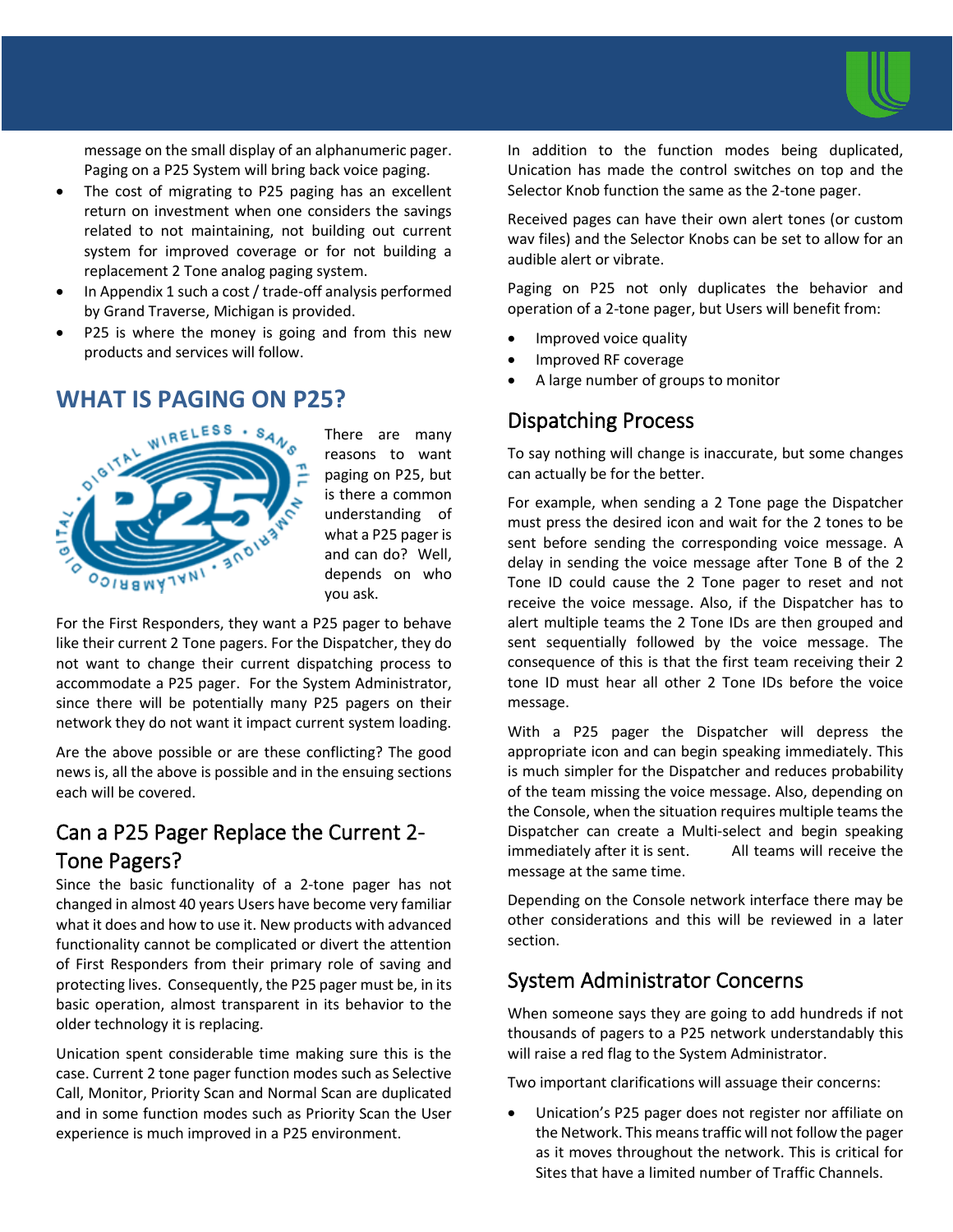

• A pager is a "one to many" transmission and a dispatch message is typically 10- 15 seconds. This should not impact a vast majority of the systems unless the P25 Site has only one Traffic Channel (very unlikely). Michigan and Ohio, first to adopt Unication's P25 Pager technology, have considerable empirical data that confirms the impact has been minimal.

# **HOW DOES THE UNICATION PAGER WORK ON A P25 SYSTEM?**

The pager is a P25 compliant, receive only device, meaning, it does not register or affiliate on the Network. There are multiple ways the pager can be configured on the P25 system depending on the application. The Unication pager can use TGIDs, Call Alerts and/or QCII Tones digitized over P25. Each approach has its "Pros" and "Cons" and must be evaluated accordingly. In the following paragraphs, each of these alerting methods are reviewed.

**TGIDs-** Whereas a 2-Tone pager is programmed with 2- Tone or Long Tone IDs the pager can be programmed to use TGIDs (Talk Group IDs). Select TGIDs can be designated as "Paging" TGIDs meaning once decoded the pager will emit an alert tone and store the associated message. In addition to "paging" TGIDs it can be programmed to monitor one or more TAC or Interoperable TGIDs on a Selector Knob basis.

In a P25 System, TGIDs are affiliated to a specific Site, but System Administrators can configure their system to "Force" TGIDs to Critical Sites thus allowing for a larger geographical RF coverage for pager Users.

The System Administrator will then assign the "paging" TGIDs to specific Sites (or Simulcast Zone) over which they will be transmitted. These "paging" TGIDs are newly assigned TGIDs and are only used for transmitting short dispatch messages. Although the P25 Specification allows for up to 65K TGIDs Systems may be limited to a smaller number due to licensing, sub-system allocation reasons or concerns of running out of TGIDs.

The pager is then programmed for the "paging" TGID and any TAC or Interoperable TGIDs which will be monitored. It is also programmed with the System information (WACN/System ID) and Site information (RFSS, Site IDs and their associated Control Channels).

#### *How does it alert?*

The pager is programmed with the target system information and TGIDs. Paging TGIDs are ones that are dispatched initiated and these can be programmed for unique alerting tones (or customized wav files). When the pager detects the paging TGID it will do two things; it will begin storing the voice

message and at the same time begin alerting for a specified (by the programming software for 1 to 4 seconds) period of time. Once the alert duration has expired the pager will begin playing the received voice message from the beginning.

#### *How does it Monitor TAC or other Interoperable TGIDs?*

Each selector knob setting can be assigned one or more TGIDs. If selector knob setting 1 is configured for a "paging" TGID and other types of TGIDs the pager will always prioritize the "paging" TGID (if the P25 System supports Priority). At the end of the paging message the pager will monitor other programmed TGIDs for activity and play the transmissions.

#### **PROS AND CONS**

#### **On a positive side:**

- 1. There are 65K TGIDs defined in P25
- 2. Efficient from a Dispatching Standpoint
- 3. Resource efficient when Multi-selects are used (i.e., 1 voice channel versus many when multiple TGIDs are to be sent for an incident)
- 4. Prioritization of Paging TGIDs is possible
- 5. Forcing to Critical Sites allows for improved RF Coverage

#### **From a negative standpoint:**

- 1. Number of TGIDs may be limited due to licensing, allocation or anticipated growth,
- 2. For Wireless Console applications where a Control Station or Mobile radio provides system access additional Stations/mobile radios may be required.

**Call Alerts-** There are applications where Fire Stations have a Control Station that receives a Dispatch generated Call Alert. The Control Station upon detecting the Call Alert enables a Siren or other alerting method. Then, over a common TGID, the Dispatch message is sent. In such applications, it has been requested that the Fire Team be alerted with this Call Alert and listen to the message on the defined TGID, with the Unication pager this is possible. In fact, the pager can be programmed for multiple Call Alerts in situations where other Station alerts are to be monitored. The important point to remember is the Unication pager does not transmit, it only monitors so it can be programmed for multiple SUIDs.

#### *How Does It Alert?*

The pager is programmed for the appropriate SUID and the desired Alerting Tone is selected. Upon receiving the Call Alert, the pager will emit the desired Alerting Tone. After a period, when the TGID is detected the pager will begin playing and storing the received message.

#### *How does it Monitor TAC or other Interoperable TGIDS?*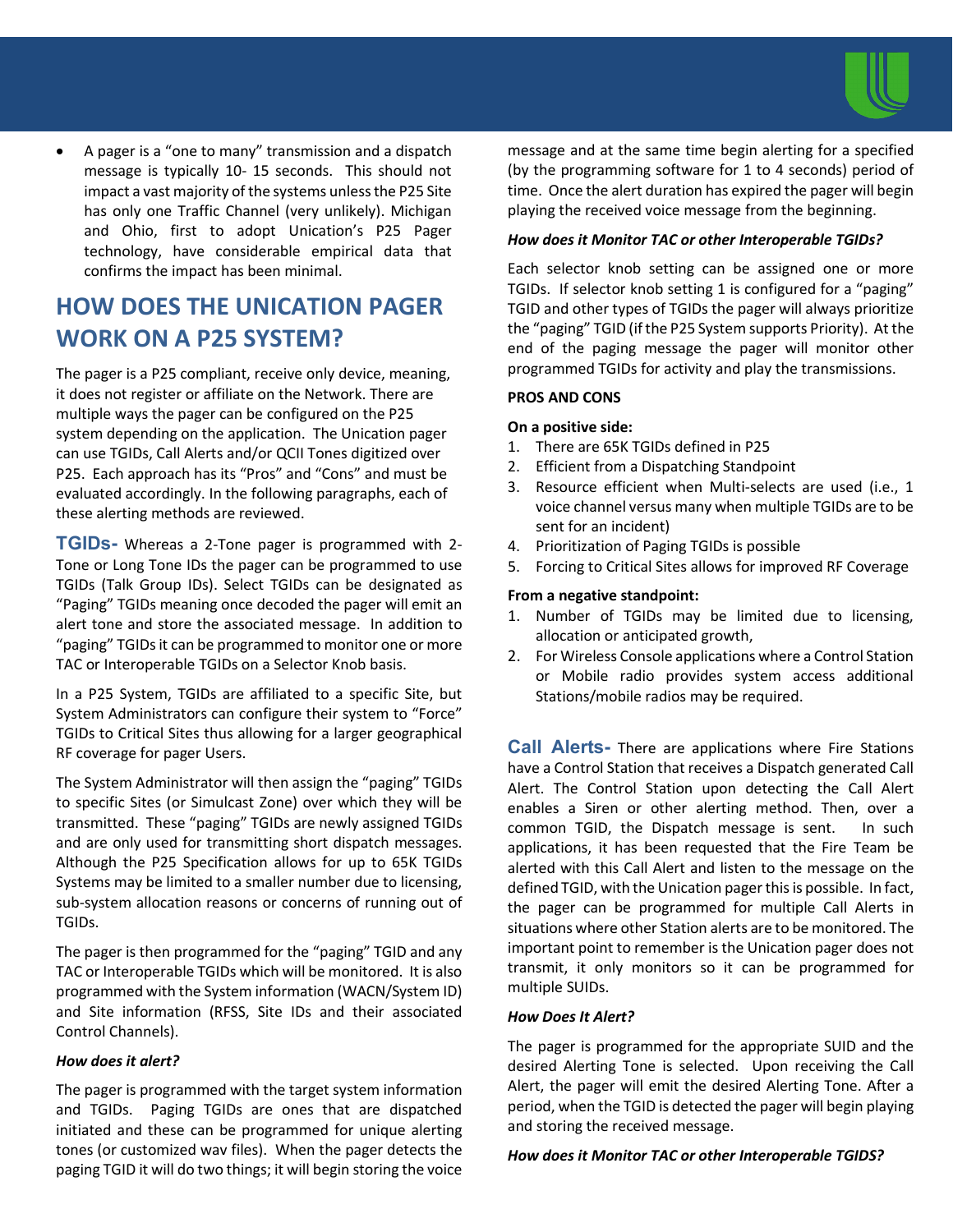

The pager is muted until a Call Alert is received. Once it is detected the pager "reverts" to the TGID assigned for the Call Alert's associated message. The pager can monitor other TGID generated traffic by switching to another Selector Knob setting on the pager.

#### **PROS AND CONS**

#### **On the positive side:**

- 1. Pagers can integrate seamlessly into an existing application.
- 2. No change in the Dispatching process
- 3. Pagers will shadow the SUID

#### **From a negative standpoint:**

- 1. Pager Users must be in the same coverage area as the Control Station
- 2. There is no SUID priority therefore to ensure a specific Call Alert is not missed it should be the only one programmed for that Selector Knob setting.

**QCII Over P25-** This feature is supported by several Portable radio manufacturers and now the Unication G2-G5 Pagers. From a Dispatching process, it is similar to sending 2 tone IDs over an analog RF Channel, but in this case the 2 tone IDs are digitized and sent over a TGID.

#### *How Does It Alert?*

The received TGID is decoded and if a programmed 2 tone ID is detected the pager will alert and play back and store the associated Dispatch generated voice message.

#### *How Does it Monitor TAC or Other Interoperable TGIDs?*

If the System supports TGID Priority the pager can be set up to monitor select TGIDs along with the TGID the 2 tone IDs are transmitted over. Alternatively, the pager can be configured for a Selective Call with Revert Mode, a mode that is supported by the current 2 tone only pagers, where the pager is mute until its 2 tone ID is detected on the Dispatch TGID and then it will play the Dispatch initiated message followed by activity on programmed TAC TGIDs.

#### **PROS AND CONS**

#### **On the positive side:**

- 1. Minimizes the use of TGIDs
- 2. Seamlessly integrates into current Dispatching operations

#### **On the negative side**

- 1. Stacked 2 tone IDs can take time to transmit (just like current analog paging)
- 2. For wireless console applications, another Control Station may be required.
- 3. Requires a unique 2 tone set (unique tone set is supported by Console Encoders).

# **WHAT DOES IT TAKE TO GET STARTED?**

The good news is no one has added Sites or made major Infrastructure investments just to add paging. Any investments made at the system level have benefited Portable and Mobile Radio Users in addition to paging Users. However, there are some due diligence activities that are recommended.

a. Most P25 Systems are designed for Mobile Radio coverage and when paging is added the RF characteristics of the pager's receiver must be factored into the propagation tool in order to determine the "On Street" and "In Building" coverage. It is possible that BDAs may be needed for "In Building" coverage, but again, this will also benefit Portable Radio Users as well.

b. Once the above is done the Administrator can map the Paging TGIDs to specific Sites/Zones to provide the End Users appropriate RF coverage.

c. Perform field testing to verify coverage and monitor traffic impacts.

d. Review current policies such as fees and programming processes. Some Administrators charge a one-time programming fee and allow Users to program their own pagers.

e. Get with 911 Dispatch Center managers to discuss changes that may be required in the Dispatching process. Of all the activities mentioned so far, this is the most important. There will be changes required, most for the better, but resistance to change may be the biggest hurdle.

Also, as mentioned earlier, the nature of the Console interface to the System (Wireless or IP) may require different solutions and this is reviewed in a later section.

f. Do a soft rollout. As with any new service or product it is best to "crawl" before "running". Select a beta test group and use their feedback to make improvements in the pager's programming (e.g., behavior, site coverage, etc.) and overall paging process.

# **Wireless or IP Connected Consoles?**

The Consoles and their network interface can have a significant impact on the integration of paging.

Larger Dispatch Centers typically have IP connected Consoles and, although these Consoles can be very expensive, they have some significant advantages. Briefly:

- Examples are the Motorola MCC 7500 and Harris **Maestro**
- IP Interconnected to RFSS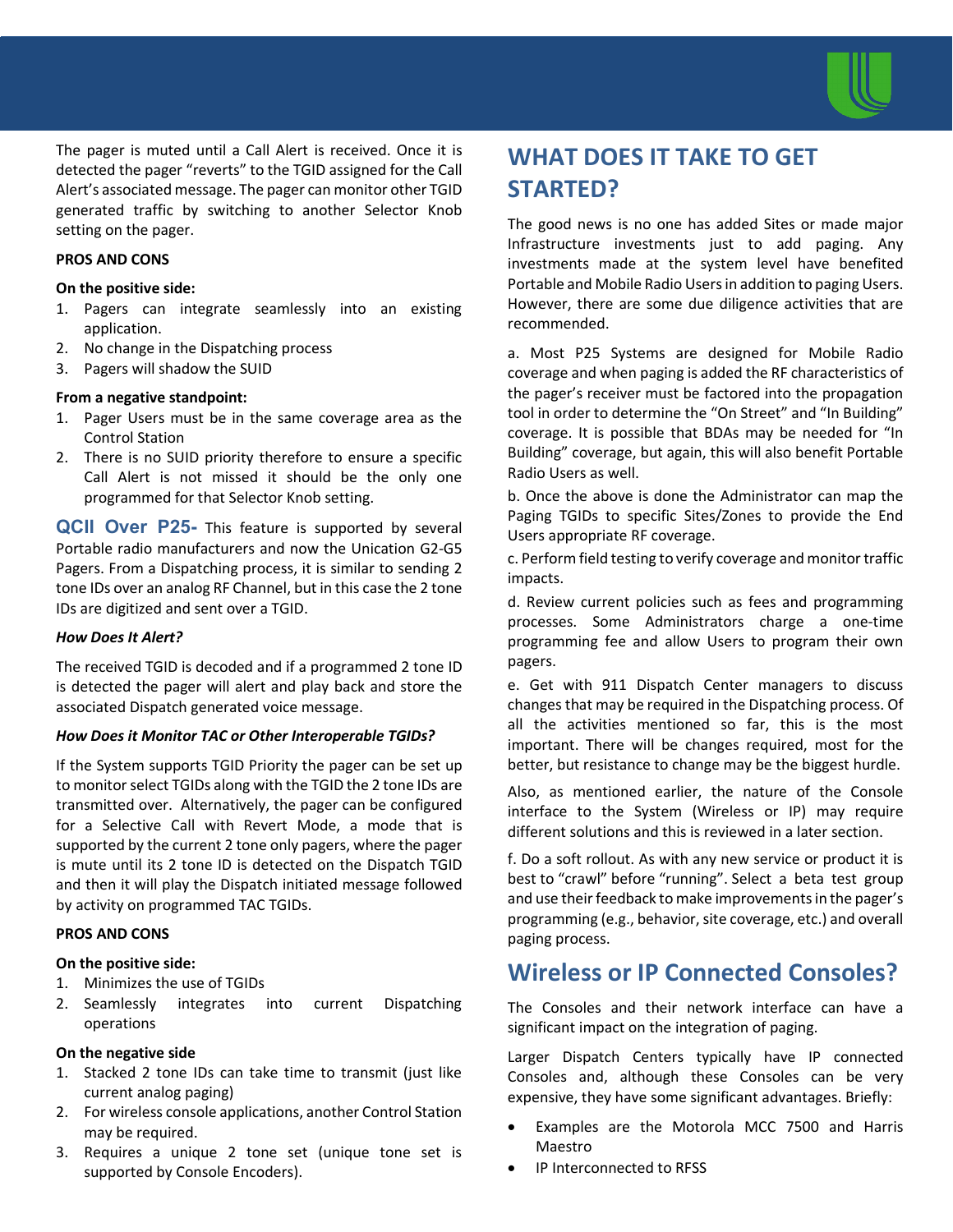

- In some cases, they can interface to a Control Station for wireless access
- The CSSI or Ec interface supports Multi-select commands for efficient use of Traffic Channels
- Multiple TGIDs can be accessed and, through the RFSS, be directed to single or multiple Sites throughout the System.
- However, sending "Paging" TGIDs may be limited by TGIDs available (SW licensing or System allocations) or icon space on the Console display

Smaller Centers typically use Consoles interfacing with Control Stations (radios) for System interconnection and are, therefore, considered wireless. Briefly:

- Examples are the Avtec Scout and Zetron MAX
- Less expensive than the Motorola 7500 or Harris Maestro
- IP/Tone Remote/Direct Interconnected to Control Station(s)
- A Control Station affiliates a TGID to the area
- Some Control Stations support multiple TGIDs (selectable)
- Each TGID to be sent uses a Control Station
- The number of TGIDs to be sent simultaneously is limited by the number of Control Stations

Regardless of whether the Dispatch Center uses Wireless or IP connected Consoles it is imperative that the Directors of these Centers get involved and participate in the planning process to integrate paging.

# **Brief Overview of G-Series P25 Voice Pager Models & Capabilities**



Unication offers single band models (G2 & G4) in VHF, UHF and 700-800MHz, and dual band models (G3 & G5) in VHF/UHF, VHF/700-800MHz, and UHF/700-800MHz.

The models & frequency ranges for these products are listed below:

#### **G2 P25 Voice Pager (Single Band VHF or UHF)**

- VHF 136-174MHz
- UHF 380-430MHz
- UHF 400-470MHz
- UHF 450-512MHz

#### **G3 P25 Voice Pager (Dual Band VHF & UHF)**

- VHF 136-174MHz & UHF 380-430MHz
- VHF 136-174MHz & UHF 400-470MHz
- VHF 136-174MHz & UHF 450-512MHz

#### **G4 P25 Voice Pager (Single Band 700-800)**

• 763-776MHz & 851-870MHz

#### **G5 P25 Voice Pager (Dual Band 700-800 & VHF/UHF)**

- VHF 136-174MHz & 700/800MHz
- UHF 380-430MHz & 700/800MHz
- UHF 400-470MHz & 700/800MHz
- UHF 450-512MHz & 700/800MHz

#### **The following are the features of all models:**

- P25 Conventional is supported in all bands
- P25 Phase I & Phase II Trunking is supported in all bands
- 2 Tone, 5 Tone, MDC 1200 are supported in all bands
- Supports multiple Signaling Types (e.g., P25T and 2 Tone) on a Selector Knob basis
- Supports 32 Zones (8 Selector Knob positions per Zone and each can be configured)
- Supports up to 256 Control Channels/126 Analog Channels
- 100+ minutes of received voice messages
- 100+ minutes of personal voice memo messages
- Integrated Bluetooth 2.0
- IP67 Rated: Waterproof, Dustproof (Fully submersible at depths up to 3 feet for 30 Minutes)
- Software Defined Device (software updates give users access to the latest features & function enhancements)
- Micro USB port for Charging and Programming
- Unication provides the programming software at no charge and provides periodic Software Updates.